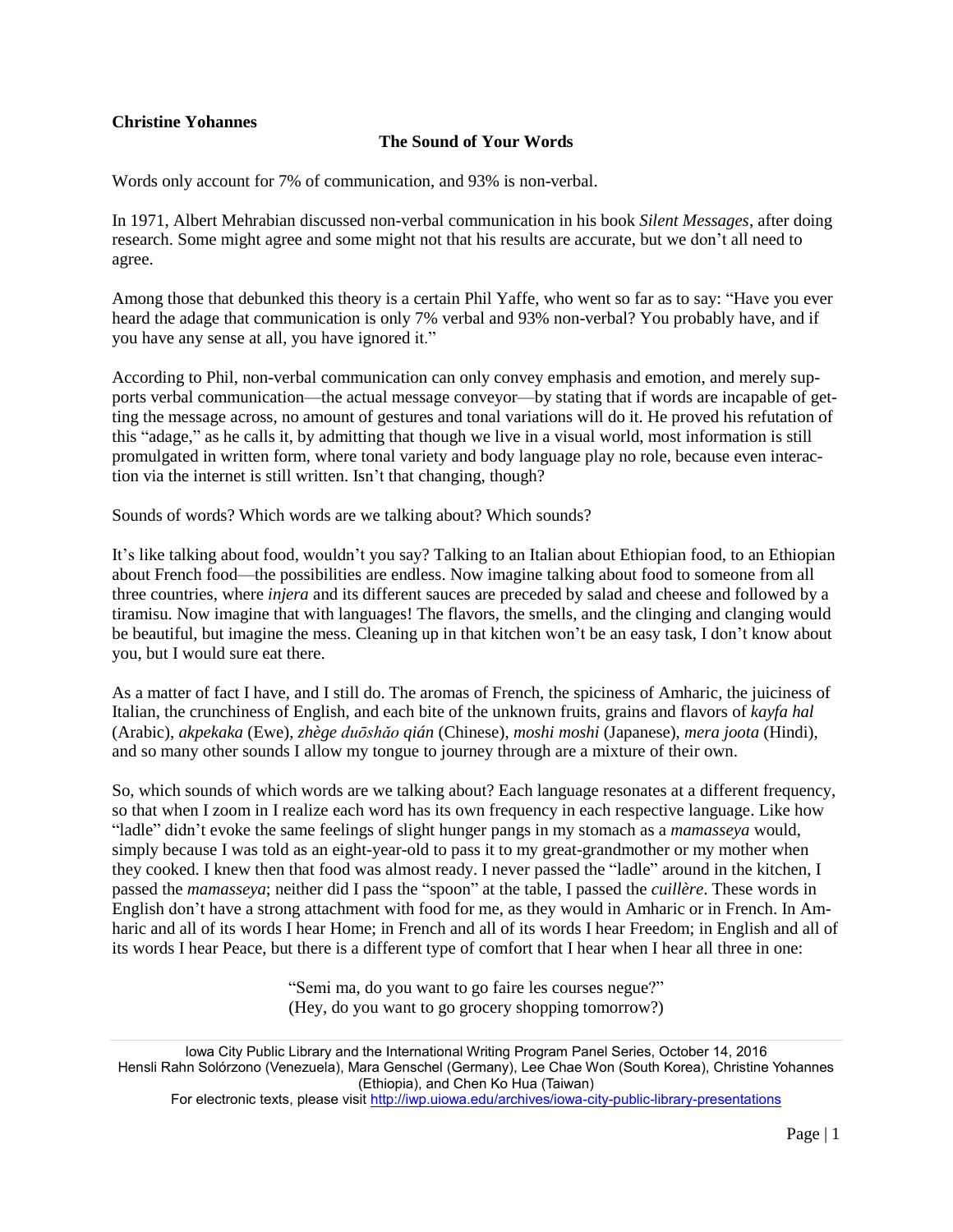Mnemonics were tactics I used a lot when I was little, in order to bounce from one language box to another, but it wasn't done with one mode of understanding. Upon hearing a word, I would instantly picture it written, and an image would follow. If it was a word I was familiar with, other drawers would open up; my understanding of the word linked to its smell, its feel, and its taste. Only then could I ever be certain that I had a full understanding of the words I encountered.

Moreover, the words in all four of the different languages I grew up with made me realize that each language had a set of instruments in a bigger orchestra that played inside my head—a little like a distinctive, yet interrelated, set of orchestras within a larger orchestra. Before I mastered any of the languages and their words, I moved from one to the other by following the sounds that were most familiar, assimilating the sounds to words, taste, smell, and anything else I could associate with them.

Then I discovered that words could exist without sound, when I befriended a deaf-mute girl called Helen, and learned sign language for three months. Words took on a different form, and I realized that sound is not only heard by the ears, but can be felt as well. Words are not only read—they can also be tasted.

Now imagine: if music met words on a dance floor, and tasted to feel each moment through the Arts!

I'd like to read a poem I wrote while showing you a film by a friend of mine.

Dance and choreography by:

Michael Courtney, popularly known as, RAS Mikey C, is a guest lecturer at the University of Limerick, currently in the final year of his PhD in Arts Practice at the University of Limerick, Ireland. RAS Mikey is an Irish Research Council Government of Ireland Scholarship recipient with an MA in Ethnochoreology from the University of Limerick and a B.F.A in Dance Performance from the University of the Arts in Philadelphia. His doctoral research investigates his embodied cultural knowledge in his development and presentation of Ethio-Modern Dance. He has taught, presented, and produced performing arts worldwide with his company (F.I.V.E.) Productions as well as with Pilobolus Dance Theatre. His objective is to bridge the gaps of cultural knowledge within our global communities, through education and production in the performing arts.

## Poem:

I can scream at the top of my lungs so calmly I will keep quiet but vibrate at angers frequency

I will tell you I hate you with all the love I possess I can show you my love through hateful feelings of distress

Here is the dichotomy of life, its dissonance Because you should know this and only this

If you choose to rely only on what you see Should you believe only what you hear from me

Iowa City Public Library and the International Writing Program Panel Series, October 14, 2016 Hensli Rahn Solórzono (Venezuela), Mara Genschel (Germany), Lee Chae Won (South Korea), Christine Yohannes (Ethiopia), and Chen Ko Hua (Taiwan) For electronic texts, please visit <http://iwp.uiowa.edu/archives/iowa-city-public-library-presentations>